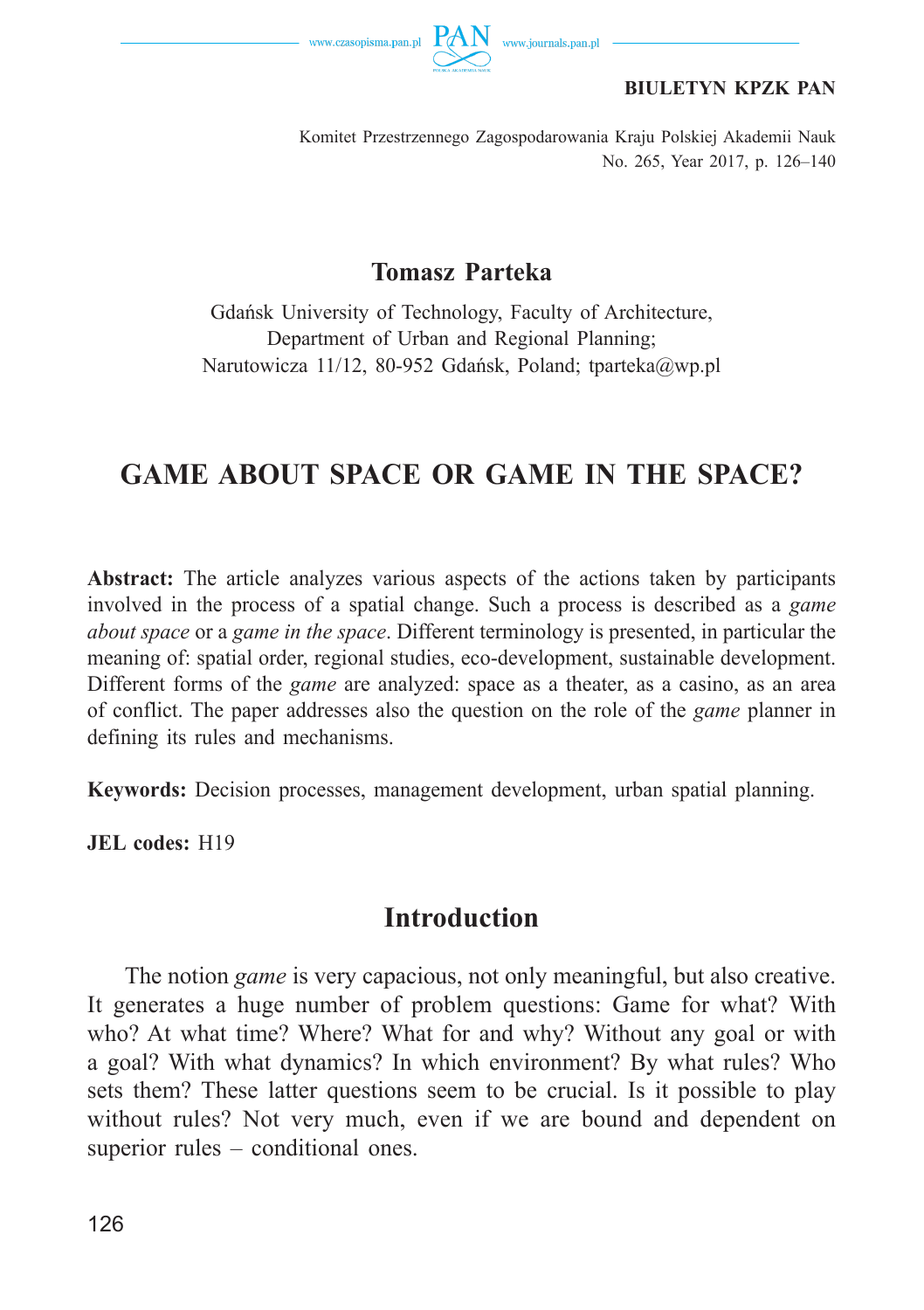

The rules of physical motion are determined by the laws of physics. We cannot underestimate the law of gravity, because we disagree with it. To neglect it threatens the catastrophe, so the physical space and game of participants in this space is easier, because we have a reference to the hard laws of physics to create the rules.

Game in the physical space – as we would say: in a built environment – is the creation, some change of the type or form of use. We propose, often through the land use plan, the change of land utility. In this way, there is a trace of this change, and thus also a trace of game in this part of the physical space.

On the other hand, game about space is a varied process that creates the change. This is the game about creating a new usage rule. This may result in positive or destructive effects (*e.g.* to the environment). In both types of game: either in space or about space – the man is the main object or subject. Of course, we can challenge this thesis. After all, the brilliance of termites – the great termitary builders – habitats and structures of their use, also takes part in the game about space, but for now we do not know whether termites are planning the change or developing the termitary construction plans. Therefore, the man in this game is richer (or maybe less clever?).

Let's start with some observations about the game that is more difficult to recognize. The game in intangible space can relate, for example, to social relations, knowledge flow, intangible culture. Antonioni's movie *Blowup* ends with a scene that can be remembered for a long time. Well, the film's main character passes by a tennis court, where two players play. They perform tennis racket movements: backhands and forehands, they even make smashes, but our hero is vainly looking for a ball in the air. However, players' movements react to an imaginary virtual ball flight. Spectators on the court follow this flight with great attention: from left half of the court to the right and back. The speed and direction of their gait corresponds to the speed of the ball. This game attracts the eyes of the film's hero. Both he and the audience (on the court and in the cinema) hear the measured beating of the ball hit by the racket. And at some point, the sound is gone. The ball was punched out of the court fence. The viewers' and hero's eyes are directed to the lying imaginary ball. The hero, encouraged by the expressive faces of the audience, raises the ball and flips it through the fence. The game continues. The sound of beats comes back to the ears of spectators and the hero.

This scene is obviously an expression of the director's mastery, but it may serve to reflect on the game in space. Note that for participants, tennis, racket or costumes of participants were not important (in fact, they are dressed as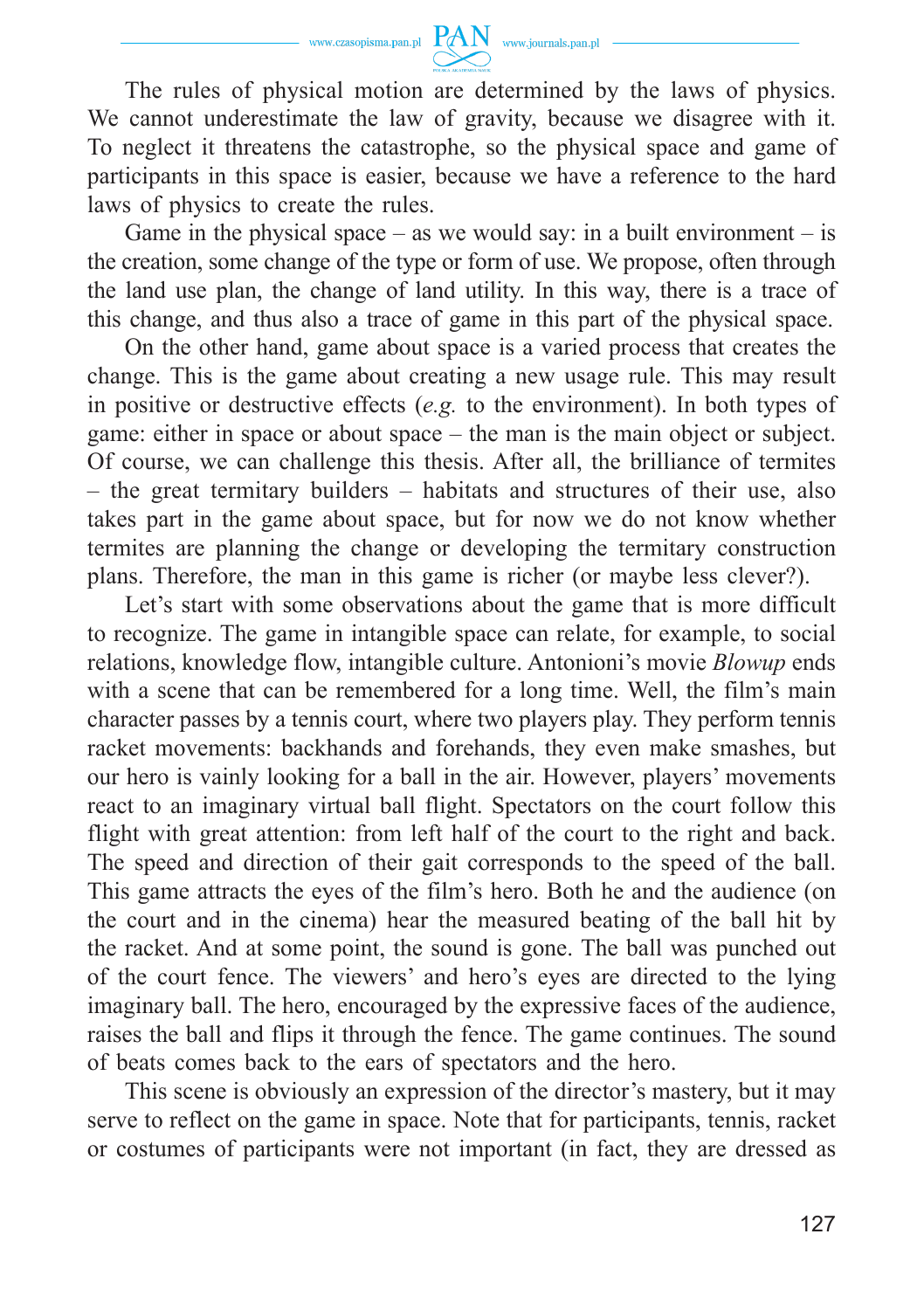

harlequins). The ball and the sound we hear, are important. Not seeing the ball (materially non-existent), we trace its trajectory. We participate in the game. So, what is the game about space? Are we playing to play? Are we planning to plan? Are we playing to win? Do we overcome the resistance of space to subordinate it to a vision? We rule the cities by destroying the old tissue, because the new is better somehow?

Several of the above statements testify to the author's doubts. There are generated the unanswered questions or questions containing alternatives "oror". The game motif seems to be the most important – motif that determines the motion, the rhythm, stimulating the sound. The same with space. We do not just play for space, nor do we play in space. We play using space – like with Antonioni's imaginary tennis ball. Participants in the movie *Blowup* – cheerfully come back after a match on a truck. They are lost from the hero's eyes. He remains, while the playing field is empty. What will he do?

### **1. Time in a spatial game**

Man is struggling with time. He tries to measure the time effectively, but ineffectively trying to stop the time. Material artifacts in space help in referring to a particular time – eagerly referred to as civilization eras: antiquity, medieval, *etc.*

Time is therefore very much needed to define the framework of a spatial game. We do not agree to the statement that "we will build it someday". We want the time discipline of a game. We define contractual time horizons. The voivodeship's spatial development plan is referred to the twenty-year periods, but the local plan is valid until its attractiveness is exhausted. In turn, the operational programs are closed within time frameworks of financial perspectives, *e.g.* 2014–20. Here, the regulator is the European Commission imposing the order of public funds distribution: granting, realization and settlement. The rules of planning and decision-making game have a strict time frames. These timeframes mainly concern the future.

And what about the present? Silly question – someone will say. It is and it's over. *Beautiful moment, do not pass away!* – this phrase from Goethe's Faust's speech means the diabolical temptation to stagnate. And this is the path of losing game (politicians know perfectly).

Movement in time and space is an immanent feature of a current reality. This movement is not just about development, overcoming the time and space – for the future; in the premise of another and better one. This is a shot of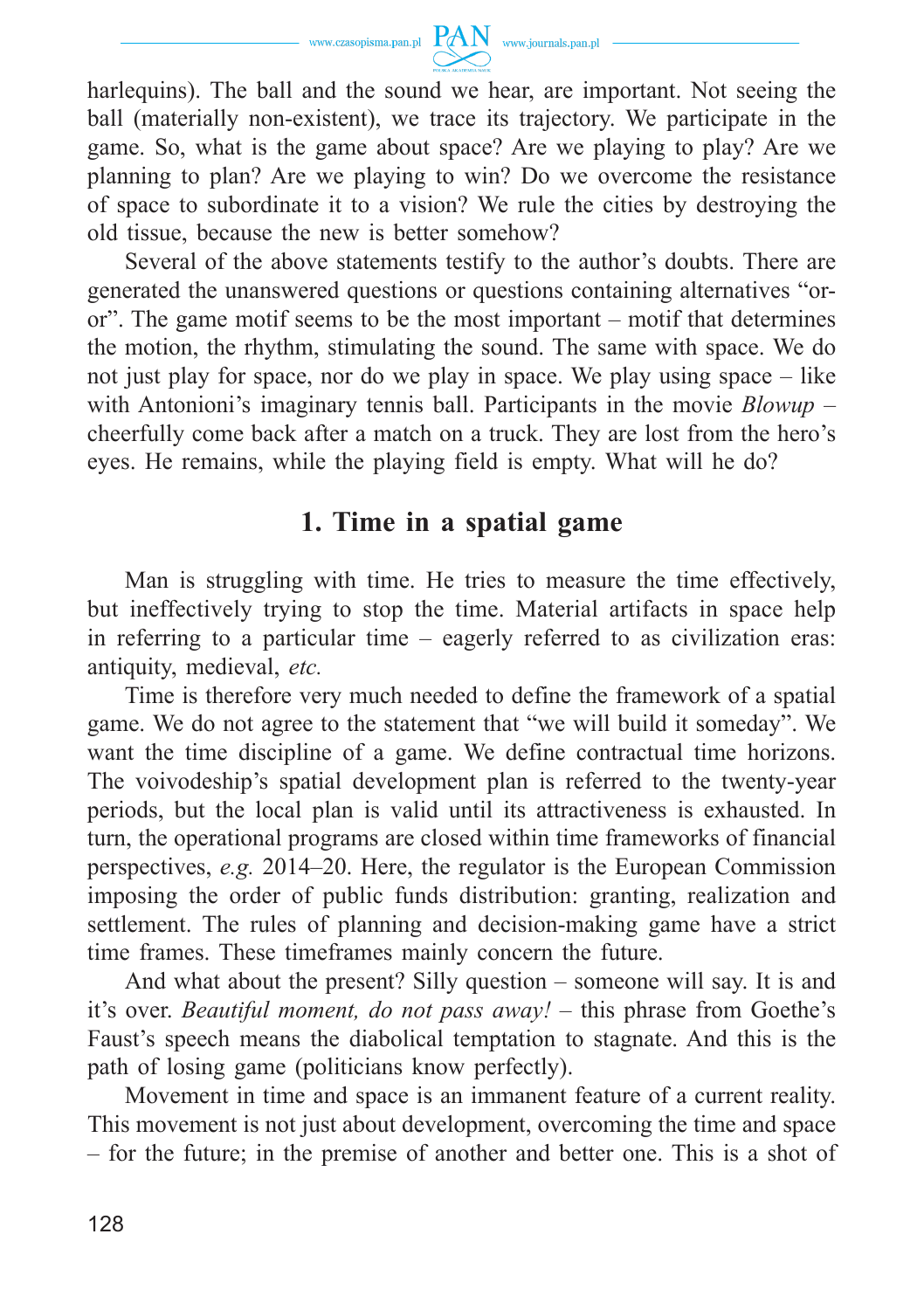

a linear space-time. From the past states, we get into different space-time environments: recession, stagnation, turbulence, revival. It is only from this environment that many future arise [broader in: Parteka 2008: 12–18].

Well, this process has undergone phenomenal acceleration. It was very clearly described by Bauman [2010: 30–31], creator of the *fluid modernity* definition. *The dream of making uncertainty less discouraging, and happiness more permanent, peaceful and safe by the continuous change of one's ego based on the change of a costume – is today's reincarnation of utopia. This is actually a utopia corresponding to and serving the society of "hunters" (who replaced the "gardeners", the main actors of the "permanent" period of modernity, and "foresters" of the pre-modern times) – "out of control", "privatized" and "personalized" version of good society, human-friendly society of its members and making this society safe."* … *"Is that the end of utopia? In one sense: yes – this early-modern utopian thought was inspired by the desire for peaceful security to put an end to the enigmatic and frightening chaos, the dream of setting a line ending today's unbearable hardship, the line at which time is stopped – and indeed the end of time would mean the end of history.*

Do all these diagnoses and projections mean that we have passively to wait for the end of history with our "ego" in the backpack? Certainly not. As long as the ball is in game – we play. We're creating new rules, we're excited about the "post-truth", but after all, we're participate the game. Space can be transformed, devastated, developed, but it is still the material that we try better or worse to form. It is a mission of all players in the game about space.

### **2. Game about words in the communication space**

Within the Polish language, game about words semantically immersed in space is very strange and complicated. Starting with the classics of space explorers, we encounter the resistance of matter. In 1949, August Lösch publishes the work: *Die räumliche Ordnung der Wirtschaft.* It was translated into Polish and published in 1961 under the title *Gospodarka przestrzenna. Teoria lokalizacji* (Spatial economy. Location theory) [Loesch 1961]. In this way, the chance to recognize the spatial order (*Raumordnung*) as the basis for spatial order in the literal sense (*Raum* – space and *Ordnung* – order) has been lost. Unfortunately, we cannot ask the authors of the Polish translation. K. Dziewoński and W. Lissowski are icons of Polish space science. Certainly, the publication of Lösch's classic and world-renowned work must have been a wake-up call to the ideologues of Polish science (we speak of the early 1960s, the beginning of Wiesław Gomułka's reign).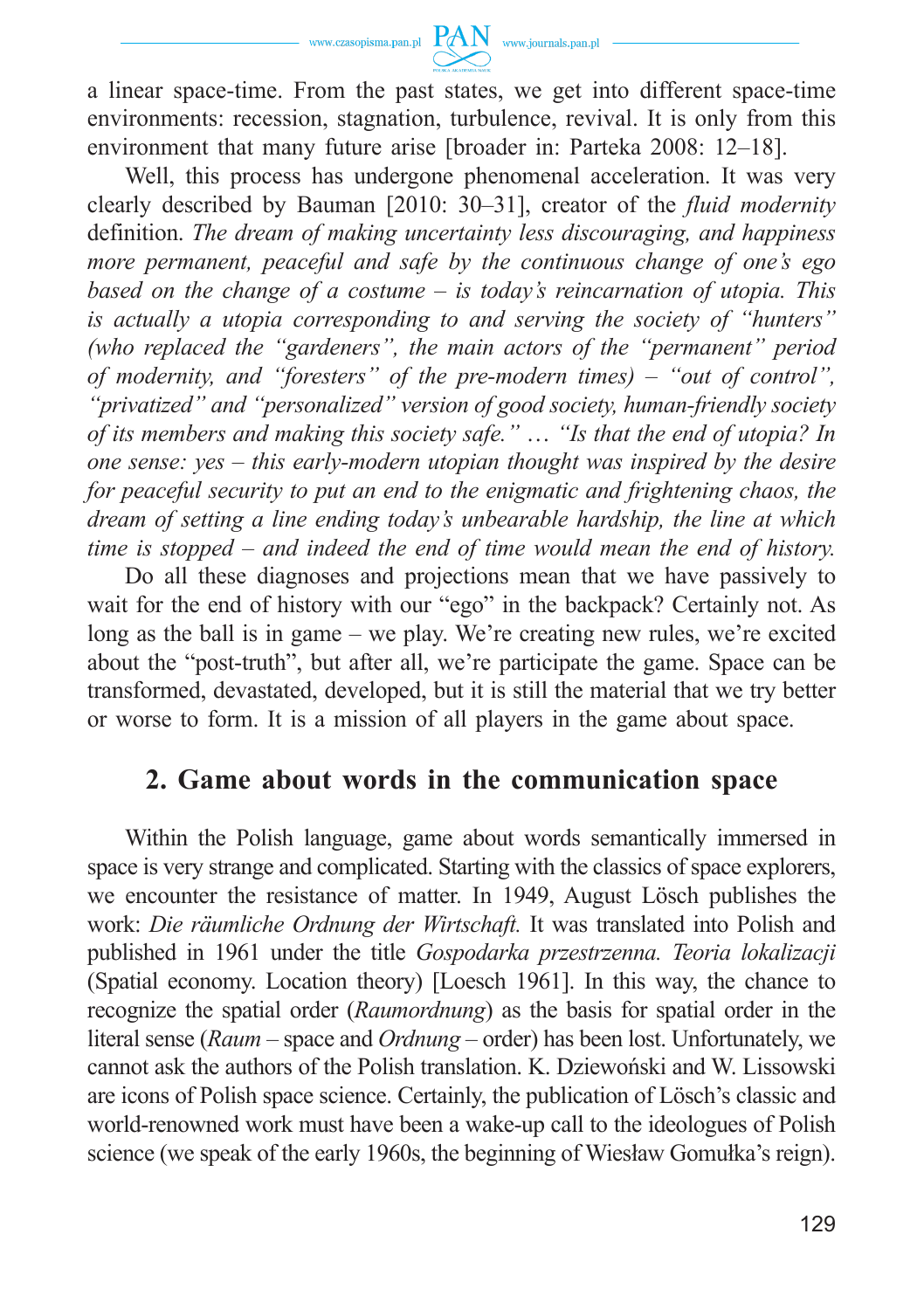

Lösch wrote his work in the dark times of the Nazis (he was only 30-years-old), although as Dziewoński admits in the preface [Dziewoński, after Lösch 1961: 7]: *I think that the author's constant emphasis on the value of "freedom" in the economy not only illustrates his connections with liberal economic art, but was also a testimony to the author's courage, and had the character of a kind of anti-Nazi ideology.* Dziewoński, who was a great-format intellectual, knew that Lösch's views must be critically accepted in our conditions, and he uses here, for the second time, a brilliant quibble: *It is evident that Lösch's views must be critically accepted in our circumstances. In particular, in relation to capitalist relations, they require at least development based on the principles of Marxist economics. For interpretation of location problems in the socialist economy, they cannot be directly applied* [*ibidem*: 6].

The brilliance of Dziewoński's mimicry art consisted in the competent transplantation of a remarkable masterpiece into the Polish grounds with a wink that he did it so that the people of socialism even more disposed the capitalism. To whom was this phrase addressed? At present, active generations of scientists probably no longer know that at the end, in the so-called footer of the book, mysterious symbols can be found. In Lösch's work, this symbol is S-84. This is the code name of the censor who released this book for printing. The censorship office regulated not only the press but everything. Also scientific books, but also fairy tales for children.

Why does the concept of *spatial order* appear in the literature of the 80s of the last century? Was it ideologically doubtful, considering the activity of the pre-war company ŁAD (Order) in Warsaw1. From the above quite free considerations, we can come up with one important conclusion: the game about words immersed in the space is not free from ideology and doctrines. It always has also a historical context.

Keywords arise sometimes in very strange circumstances and become comets that we are unable to suppress or correct their orbits. It is a positive case to create and consolidate the regionalism as a science. Isard's work entitled *Methods of Regional Analysis* was the "Icebreaker" that introduced this term to Polish literature and research. Isard published this monumental masterpiece (about 800 pages) in 1960, and already in 1965 it was published in Polish. How was it possible? Again, we find a trace of Dziewoński's brilliant ideological diplomacy:

<sup>1</sup> Meaning of the company ŁAD is very interestingly described in a book by Melchior Wańkowicz. It was a company that took over the design and furniture of the Polish interwar period. This is somehow the analogy with IKEA generation in Poland.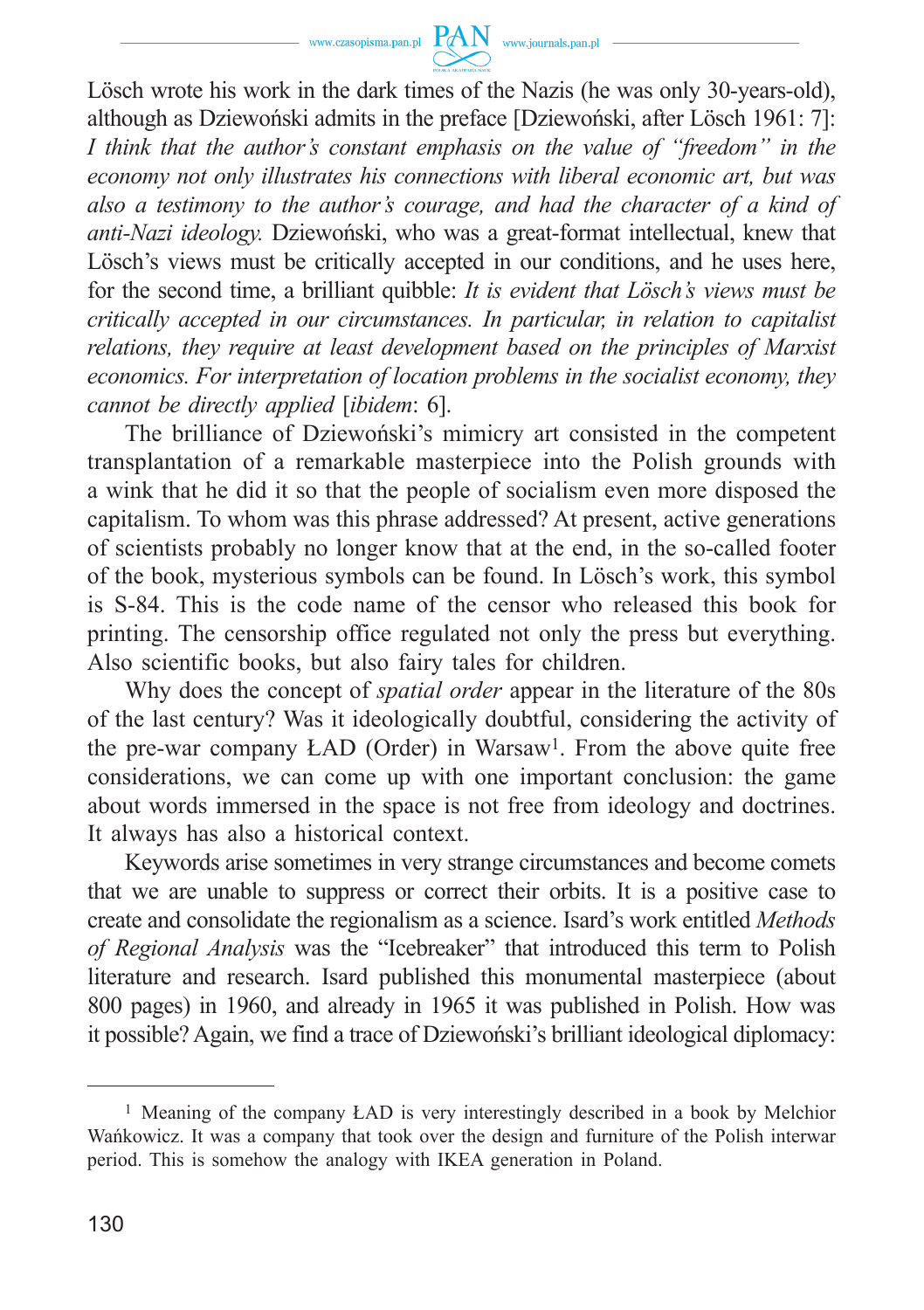

*This work, now rendered for use to the Polish reader, is a real compendium of economic analysis methods in relation to spatial and regional management issues. However, when using it, it must be remembered that it is based almost exclusively on American materials and experiences, and hence the views presented therein cannot and should not be regarded as ready-made prescriptions, which can be directly applied to Polish conditions. Undoubtedly, however, they provide a wealth of valuable stimulating material for thinking, showing new and unknown ways of analyzing the regional economies* [Dziewoński 1965: 11].

Through Isard's work, the concept of *regional science* has been established and placed in the context of economics, sociology, anthropology, and political science in Poland. Mostly, however, in relation to geography (due to the importance of the location and resources of the variable surface of the Earth). This approach has greatly strengthened the development of economic geography, which has been "liberated", in a certain way, from physical geography and is now playing a dominant role in holistic exploration of space. So we have a second conclusion. Transplanting a term into the Polish language environment can result in the creation of a new field of science, research and education. This proliferation process even takes the form of astonishing popularity of education: *spatial management* – at Polish universities (classical, economic, technical, and agricultural universities).

Another word–term that began to live its own life is: *sustainable development*. Introduced into the circulation with the Report of so-called The Bruntland Commission in 1987, it gained even a constitutional and statutory definition in Poland2. Again, every start has its key actor. In this case, it is necessary to fix the character of St. Kozłowski, who was in the first "solidarity" government the Minister of Environment and pushed through these constitutional and statutory provisions, although originally he was pushing the concept of *sustainable development* as *eco-development*.

A careful word researcher notes that there is a new verbal "comet" that is currently doing a great deal in science, practice and politics. I mean the word

<sup>2</sup> In Poland, the principle of sustainable development is enshrined in Art. 5 of the Constitution of the Republic of Poland, and in the Act of 27 April 2001 – Environmental Protection Law (consolidated text, Dz.U. 2013, pos. 1232, as amended), the following definition of *sustainable development* was adopted: s*uch socio-economic development, in which the process of integrating of political, economic and social activities takes place, preserving the natural balance and the sustainability of basic natural processes, in order to guarantee the ability to meet the basic needs of particular communities or citizens of both the present and future generations.*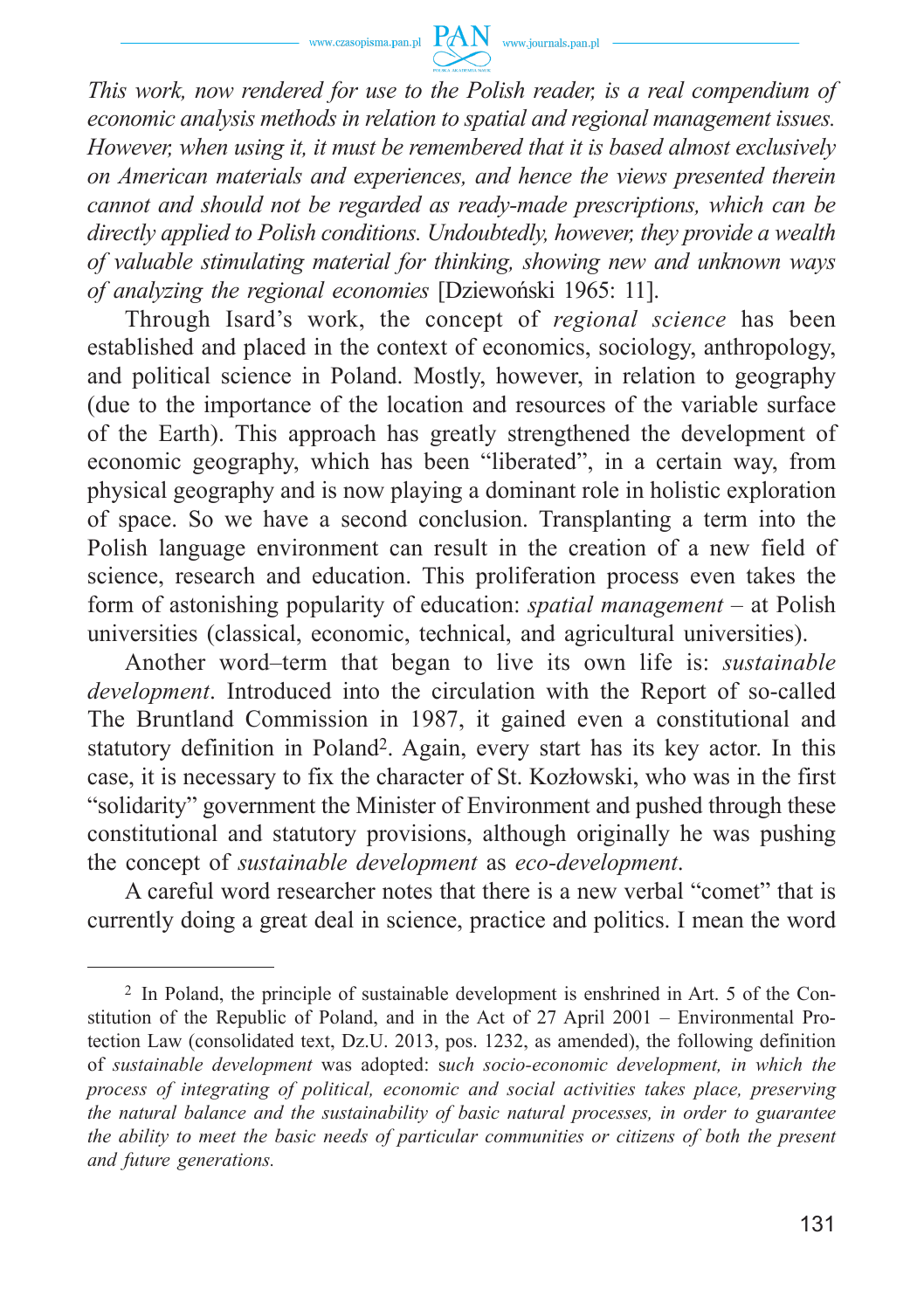

SMART. In capital letters, it is addressed to the acronym [Bach-Głowińska 2014: 15]: S – *simple, specific*, M – *measurable, manageable*, A – *achievable, ambitious, available*, R – *reasonable, relevant, realistic*, T – *timely, tangible*. Meanwhile: *smart growth* is lexically translated and simplified as *intelligent development*. This is where the "Pandora's Box" comes from. Everything becomes smart: car, laundry powder, city, traffic control system, and finally – space. Everything new to have "smarter" features. And here comes a peculiar trap. If we grab any of the extended English-Polish dictionaries, we will find many translations under the word *smart*: *to pain*, *to suffer*, *to feel pain*, but in adjectival forms we find *sharp*, *elegant*, *fashionable*. Of course, the clever interpreter will choose the translation that suits him. But where did it come from and who created the ennoblement of *smart* as an intelligence supply?

Every gardener knows that weeding of the garden is not possible quickly and inadvertently. Even one centimeter of wild rye left will develop invisibly into the entire clump and destroy the more sensitive environment. Polish language is very susceptible to the expansion of "wild rye". It develops well due to the transplantation from English. The ease, with which it weeds the publications and speeches in the Polish language, is shocking. Here is a selection of words from one Polish text that directly or indirectly relate to the space: *knowledge center, open sky, game changer, core business, team spirit*. It came out of a single computer text. How many thousands of such small "language meteors" do circulate around us? How much do we create, because it is more convenient? We import "the lingua franca" and put it into circulation. Sometimes they are freaks, or even monsters with English corps, while Polish hands. For instance: *wyoutsorcować*. Of course, the main wave of "language tsunami" flows from the IT community and management professionals, including psychology (*e.g. coach* sounds much better than Polish *trener*, hence we have *coaching* instead of *trening*, and of course *timing etc.* must appear along with *coaching*).

General Charles de Gaulle after the Second World War built power of France, among others, by protecting the French language that was weeded by Anglicism (or even Americanism). He set up a special commission that tracked everything that the liberators had brought and that project was partly successful. Still, French is considered the least "weedy" European language. This may in part be due to widespread French abduction of foreign languages. Fear to think what consequences will result from the possible return of millions of our emigrants from Britain to Poland. My academic experience allows to generalize the fears based on the experience of reading the scientific works Polish scholarship holders in urban planning, architecture, and spatial planning.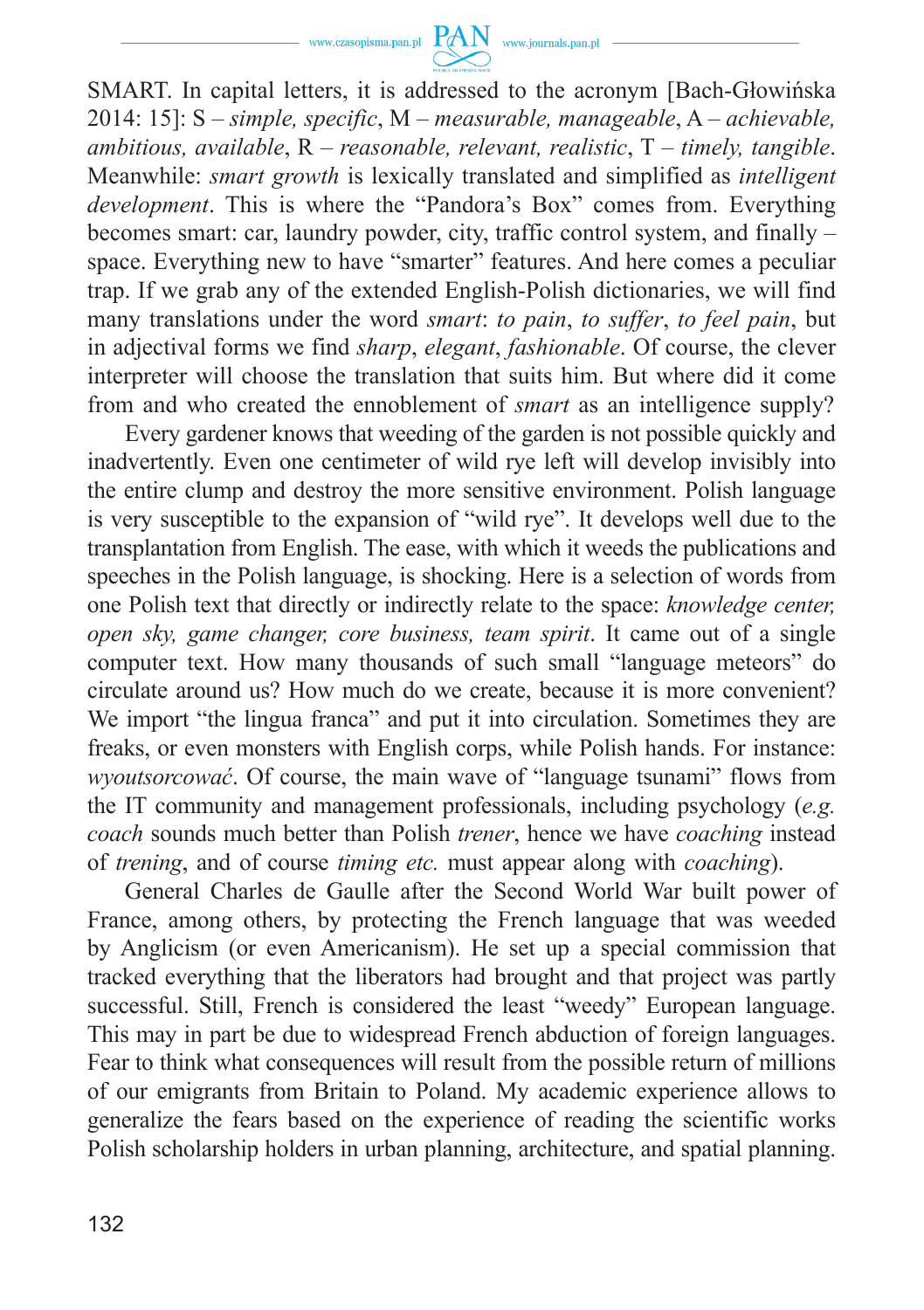

Cegieła from the Word Ethics Team of the Polish Language Council at the University of Warsaw, appearing at the 11th Civic Congress in November 2016 siad [Cegieła 2016]: *The art of responsible use of language is in fact art – the art of being among people. And responsibility for it is the responsibility for what the world we give to the other man.* This is clearly a delegation of responsibility also for those, who affect the space. As a common good, it requires responsibility, also for words. And it is an art. Beautiful art, because still alive.

#### **3. Space as a theater**

Z. Bauman writes that the event itself becomes less and less important. Attention is to be made to waiting, to the trailer of what will happen. This is very well understood by spatial marketing specialists manipulating with visualizations tempting with localities to buy. They have as long as possible to live their dreams, to wait, and if after a few years and entering the home of dreams – they are disappointed, then there is their problem. As in the theater – we buy a ticket before the entrance, not after leaving the theater. We can still give up during the spectacle.

Can space be presented as a theater? Let's try to describe this theater in a traditional perspective. So the scene and audience. Action among the audience is the work of actors. They are interpret art using their means. They know better how to play our emotions than when we read art in slippers and in an armchair. In this role, we can easily imagine the city planners. They are interpreters of space for users, sometimes spectators. In general, they are ambitious and want their work well served generations. They know that their show schedule is more durable than one show that once will come out of the post. Actors – city planners are generally nameless. Architects have the advantage of signing their names. The best of them become stars (*Stararchitects*).

In every theater, "director" is very important. It may be a municipal authority that "exposes" some of the space it manages to change the filling or modernization of space. This power dictates the conditions for a city planner. It chooses and manages him in a specific role. Essentially, the power in the hands of the "director" determines the choice, but after all, like in the theater, the financing entrepreneur is also important. This may be the developer, who has the strongest argument – the private funds he intends to invest. The city planner – "actor" and power – "director" have to count with "producer". And he works according to market laws. He wants to get his capital back as soon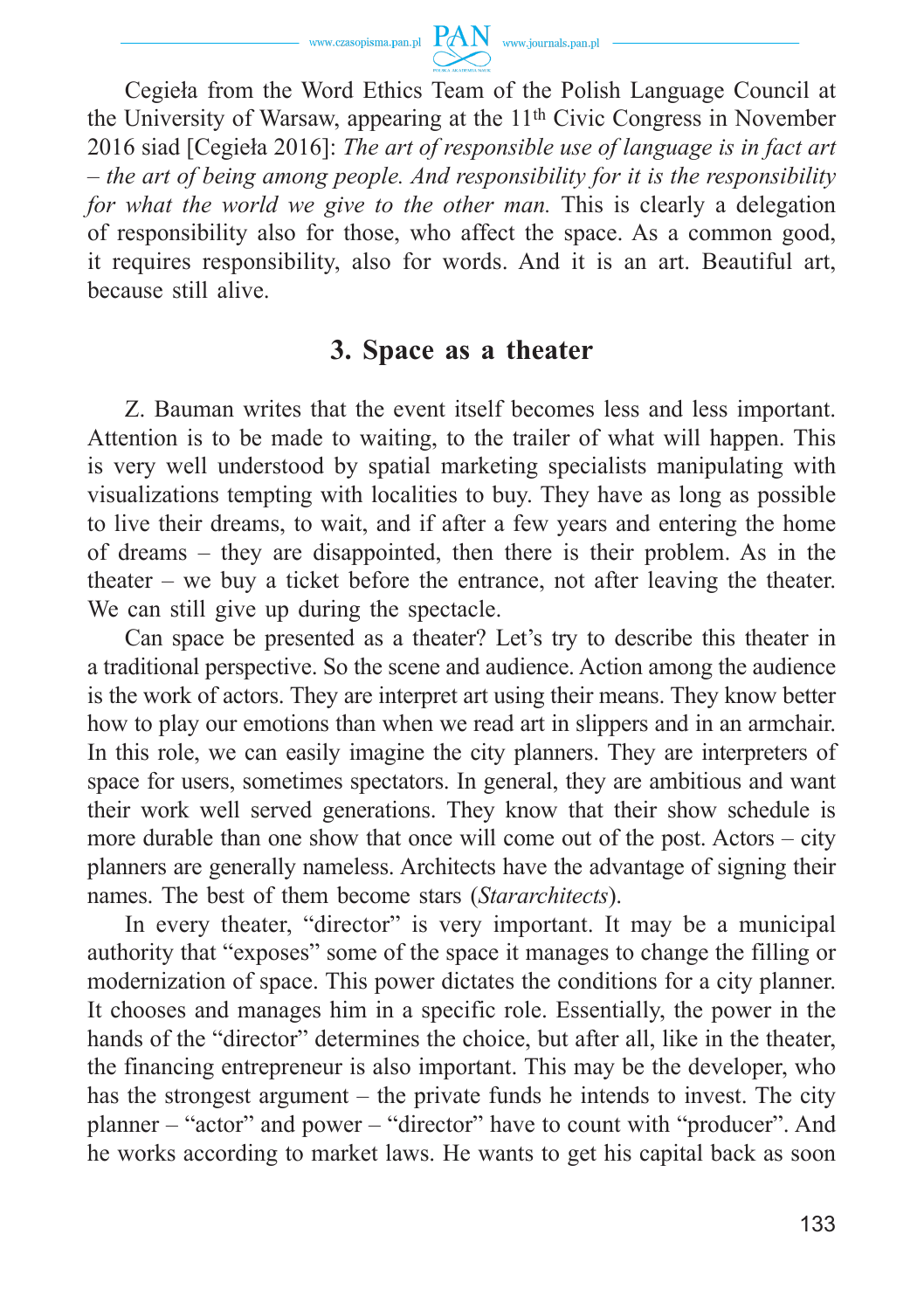

as possible. Of course he does not despise the gains. Fortunately, there are projects where profit is not the main criterion. And who is guarding the cash in our "theater"? In our "space theater", person managing the public funds for the execution of tasks in space, i.e. state as the disposer of these funds will be such "accountant"; the state acting through its representatives and interested only in the order of the balance of receipts and expenses. Contrary to appearances of lack of direct participation, the role of the "accountant" is very important as it defines both the pool of funds and the type of "staging" that can be assigned (*e.g.* public transport or health care).

So we see that there are many participants on the "stage" side. This is only one part (half) of the theater. The spectators are on the other side of the show. They have bought the ticket and want to know what they will get. They do not participate in rehearsals and do not quite know how the "spectacle" arises. There are, however, experiences from other cities ("theaters"), where "spectators" (residents) work together with city planners (*e.g.* in Denmark). In Poland, the role of spectators-inhabitants is boiled down to statements about the ready package of urban spectacle. "Actors", "director", "producer" have already become accustomed to the kind of urban presentation. They defend it fiercely. Sometimes it ends with a civil protest – like whistling of a theatrical audience.

The set designer is an important person, who influences the reception of the spectacle. He proposes various ways of receiving the spectacle by the viewer. Set designer is the director's eye. They feed on each other with their sensitivity. They make choices of different scales that will make the scene. Gehl's sees the scale problem as follows [Gehl 2014: 195]: *An urban design can be described as an operation requiring work with many different levels of scale. The great scale, which is the holistic treatment of the city with its districts, functions and communication infrastructure, is like watching the city from afar – in aerial photography. Average scale – development – describes how individual city parts or districts should be designed, how new buildings and urban spaces should be located. It is designing from the perspective of a low-flying helicopter. And finally – small scale – human landscape. This is a city experienced by space users at the sight level. There are no great city axes or spectacular building localizations, but rather the quality of human landscape felt by people walking and staying in the city. Here, it is the work with 5 km/h architecture.*

A good stage designer can master the scene on all scales, bad one messes up and the residents will get tired. Sometimes, designer "winks" to the viewer – participant – from the high level of secret art. Let the little guys puzzle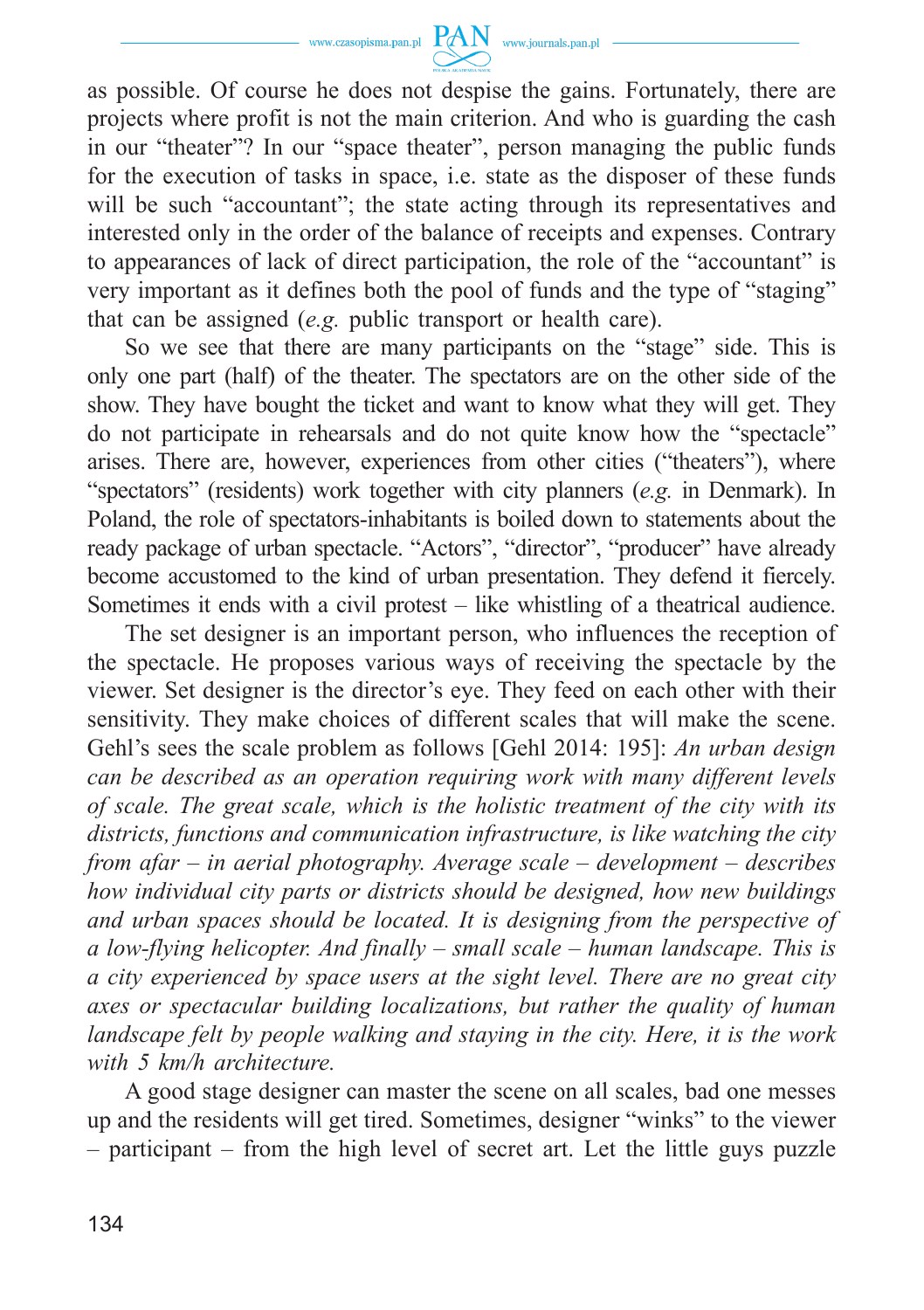

over what this can mean. Recently, I have been to the *Cherry Orchard* show by Chekhov, where all the set design consisted of 12 chairs and a table (so the main actress was supposed to come in and shout out her line). Large ball rolled through the stage four times: three times black, once white. For the third time, it fell at the proscenium – at the spectators' feet. The interactive participation in high culture has been fulfilled.

Such reality of a real theater is often found in the real space of cities and towns. A character, who has fascinated me for years in real theater, was a firefighter. Generally, he stood behind the scenes, but very close to the stage. He wished the actor who played the role with a cigarette (the smoke was very important!), properly put it out after smoking. Now, it is no longer possible. The cost of renting a firefighter would be horrendous. In one big city – the theater – he ran out. As the chronicle claims: Nero, "infested with Rome's vileness – burned down the city". Although he loved theater so much.

### **4. Space as a casino**

In the past, the real casino was the meeting place of the elite, that had cash and ready to multiply or lose it. Total loss often ended up with losing the life – at own request. In Sopot, one of the lime alleys, next to the famous casino in Europe, was called "the street of hangars", because the ripped off losers ended their "activity".

Can we impose a casino convention on the *game about space*? There are players, croupier, cash. In what role do we put the city planner? Is he a player? Rather no, because he has no "chips". It is rather the investor, who chooses the type of game and the table, at which he plays (to win). The player may also be a speculator, in extreme case the sharp, who cheats the other players in the game. Then sometimes the "guard" of the casino enters. The one, who knows the secret rules of the *game about space* where the laws (*e.g.* property) are not precisely defined, will win. So is the game about Warsaw real estate.

And who is the croupier? In casino, he is the man of the highest trust for the owner. It's him moving a ball when playing roulette, well, but collusion is possible. A mysterious button that stops the ball on the field that gives the player a winning hand.

The city planner works in the space of a real urban game. Does he have a role of a croupier? Whom does he work for? He is an employee of the casino's owner – so he serves him. When do the inhabitants have a chance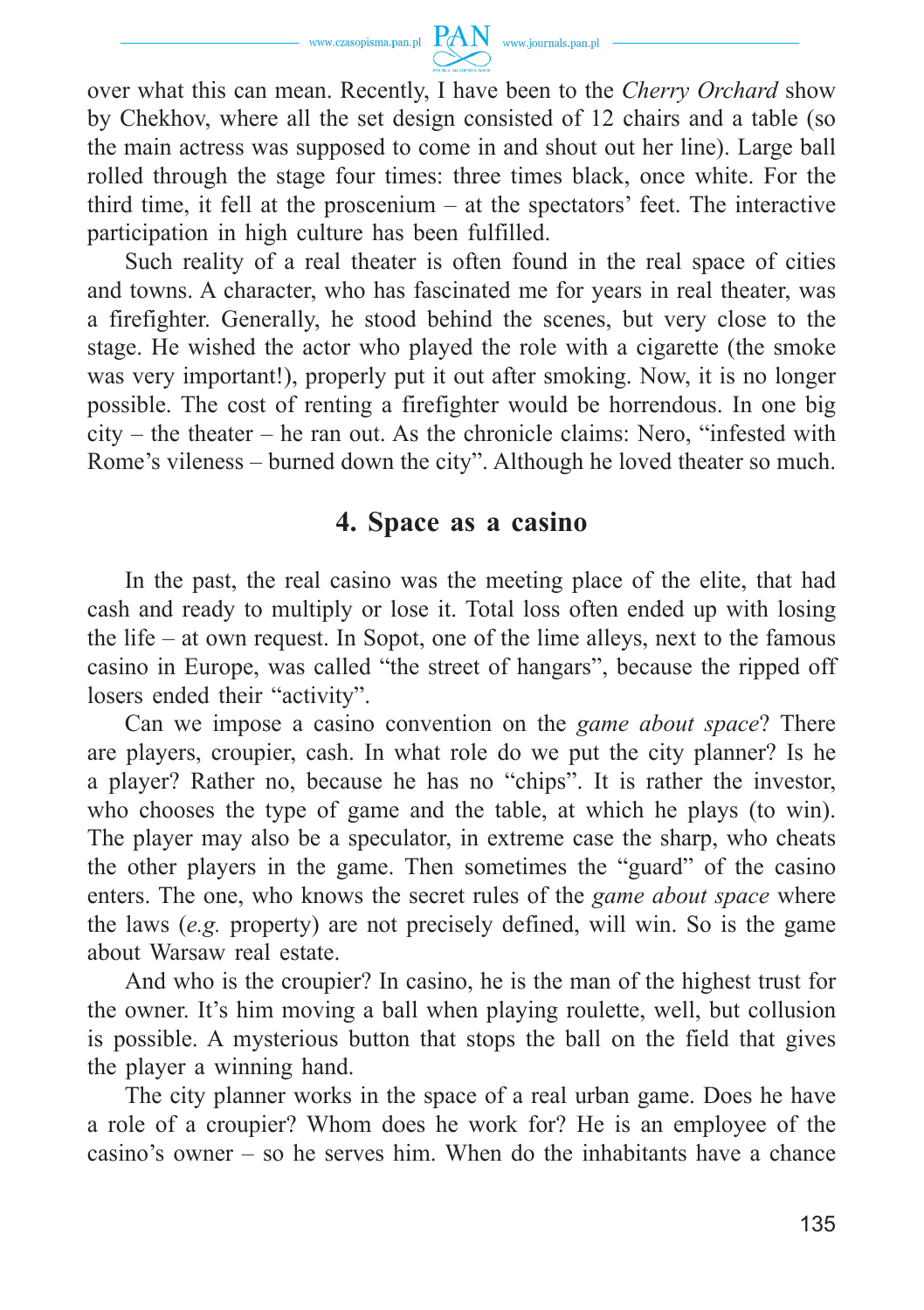

to join the *game about space*? The answer is simple – when they buy a land (including ownership). But here comes the mysterious player, who announces: sell me your "junk" chips, because they will not let you into the casino. Once he has gathered enough of them – he corrupts the croupier or entire casino and starts playing according to his rules and connections.

Most of the population is watching a casino game on TV. What do they gain? If the "casino's" owner plays fairly and effectively, they can possibly expect to improve their living conditions in common space. Who is the least visible in the casino? Security workers and special services. They keep the rules effective for the owner. Participation in this game is not safe. *Game about space* is much more secure – as a theater, but both objects: "theater" and "casino" are located in the same city. Sometimes "actors" become "croupiers", then it is scary.

# **5. Space in the game of conflicts**

This type of game is the result of imbalance, disturbances between reasons and interests in space. The scale and structure of conflicts can vary widely. Actors (participants) of the conflict as well. First, dispute from conflict have to be distinguished. In the dispute, there are rational arguments, views, sympathies. The field of the dispute can be very different. This may be a dispute over the piece of ground or the bounds. This may be a dispute over location where the parties present their reasons. There may be many participants presenting their reasons (arguments) in the dispute. An example of this is the tramway line passing through the densely built district of Gdańsk-Wrzeszcz. The city, through its planners, presents variants of the tram line, the construction of which needs no question. One variant predicts the demolition of one street frontage. Some of the buildings have historical and aesthetic value. Residents do not want this variant. In the second variant, the trams "crowd through" along existing streets and coexisting with traffic. That is on many streets of Prague in Czech Republic. Residents do not agree, because they prefer more cars than trams under their windows. The third option assumes part of the route through the Technical University. The street, where the tram could drive, is surrounded by new campus buildings. Some of them contain labs equipped with devices ultrasensitive to vibrations. The "for" argument is the ability to locate stops in the middle of the campus. The reference group is a potential of about 20 thousand students and staff.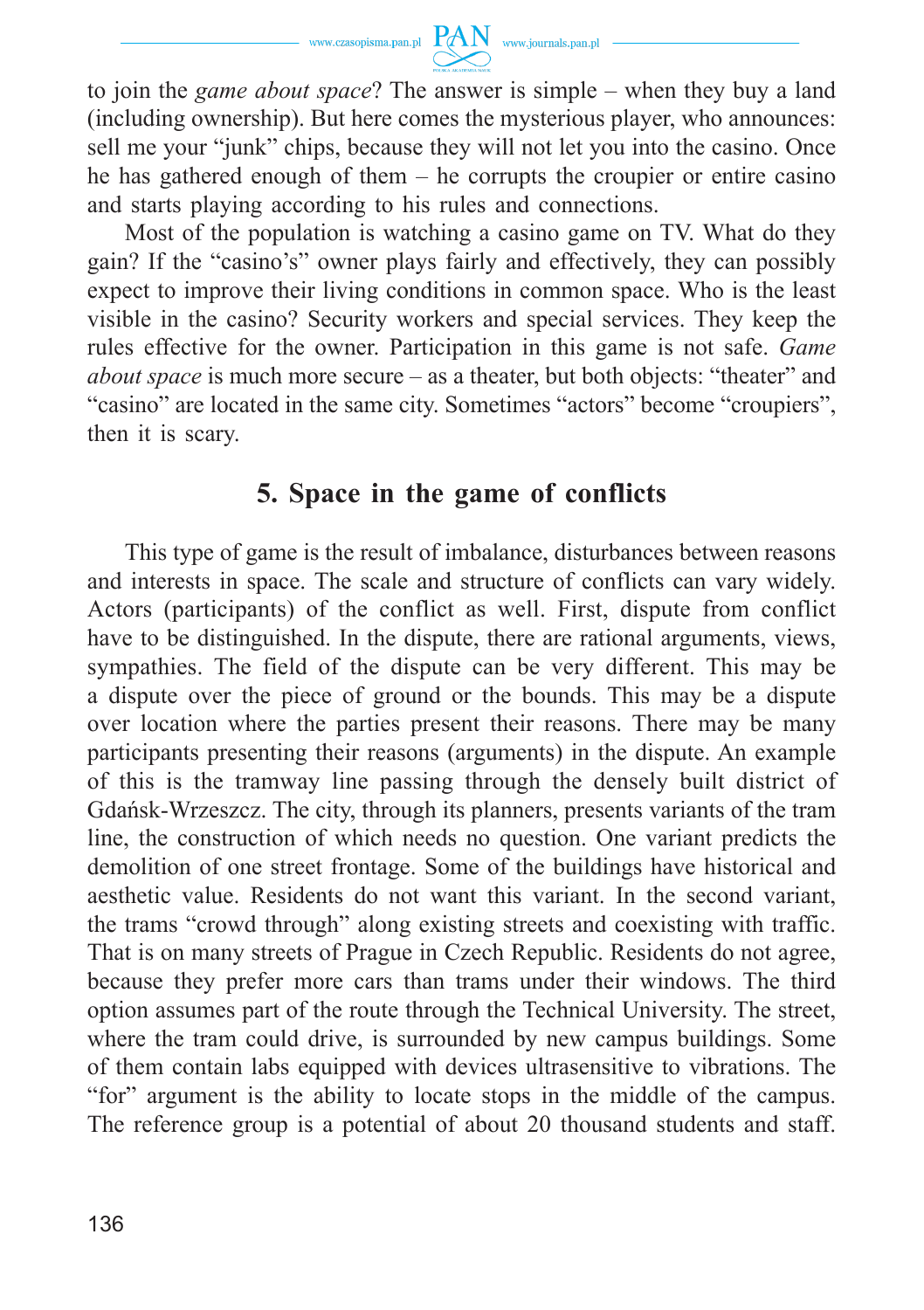

This is the case, for example, in Barcelona, where the line and tram stops run under the windows of the university.

The city respects opinions of the whole populations, who are afraid of smog (including the London type) and verbally prefer a tram instead of a car. There is a typical dispute deadlock with elements of the "NIMB" behavior3. City introduces "black horse" – a tunnel variant, which is deferred in time because there is no funds. And all win/loose, but the dispute did not turn into a conflict. There was no LULU4 type dispute. We deal with this type of dispute in the case of bad reviews localization. That is with the variant of nuclear power plant location in West Pomerania province. Residents are against. It is interesting that inhabitants of West Pomerania province accept the presence of nuclear power plant on their territory.

The nature of the dispute is therefore the occurrence of different reasons: social, economic, ecological, political. The dispute does not necessarily have to be completed, it can last for years. It has its revival and tranquility, so it is an important element of the "soft" game in space.

I consider converting a dispute into a conflict as a "hard" game in space. In this type of game, new items appear. First and foremost, in the conflict  $-$  in contrast to the dispute – the interests of the participating parties arise. Thus, we have to deal with the parties struggle. Conflict, more than dispute, needs to be resolved. The decision can be an arbitrary decision and implementation. It means the failure of one party of the conflict. If there is a will of both parties, then compromise can be achieved. To introduce a mediator into the conflict is a good stimulator. This was in the case of the conflict over the Augustow bypass through the protected area of the Rospuda River Valley. In this conflict, very determined parties (*e.g.* the physical protest of environmentalists) took part. The ring road, however, was constructed (to the satisfaction of the local residents). European Commission, which created favorable legal and economic conditions, was the mediator. The nature of spatial conflicts is their local character. Sometimes, the effects of a conflict are solved by offsetting the benefits elsewhere (such as, for example, environmental losses in one place that are compensated in another space).

An armed conflict is an extreme case of spatial effects. The fight for domination takes on a destructive form. It destroys both whole communities as well as urban substance. The greater the concentration of buildings, the

<sup>3</sup> Acronym: *Not In My Backyard*.

<sup>4</sup> Acronym: *Locally Unwanted Land Uses*.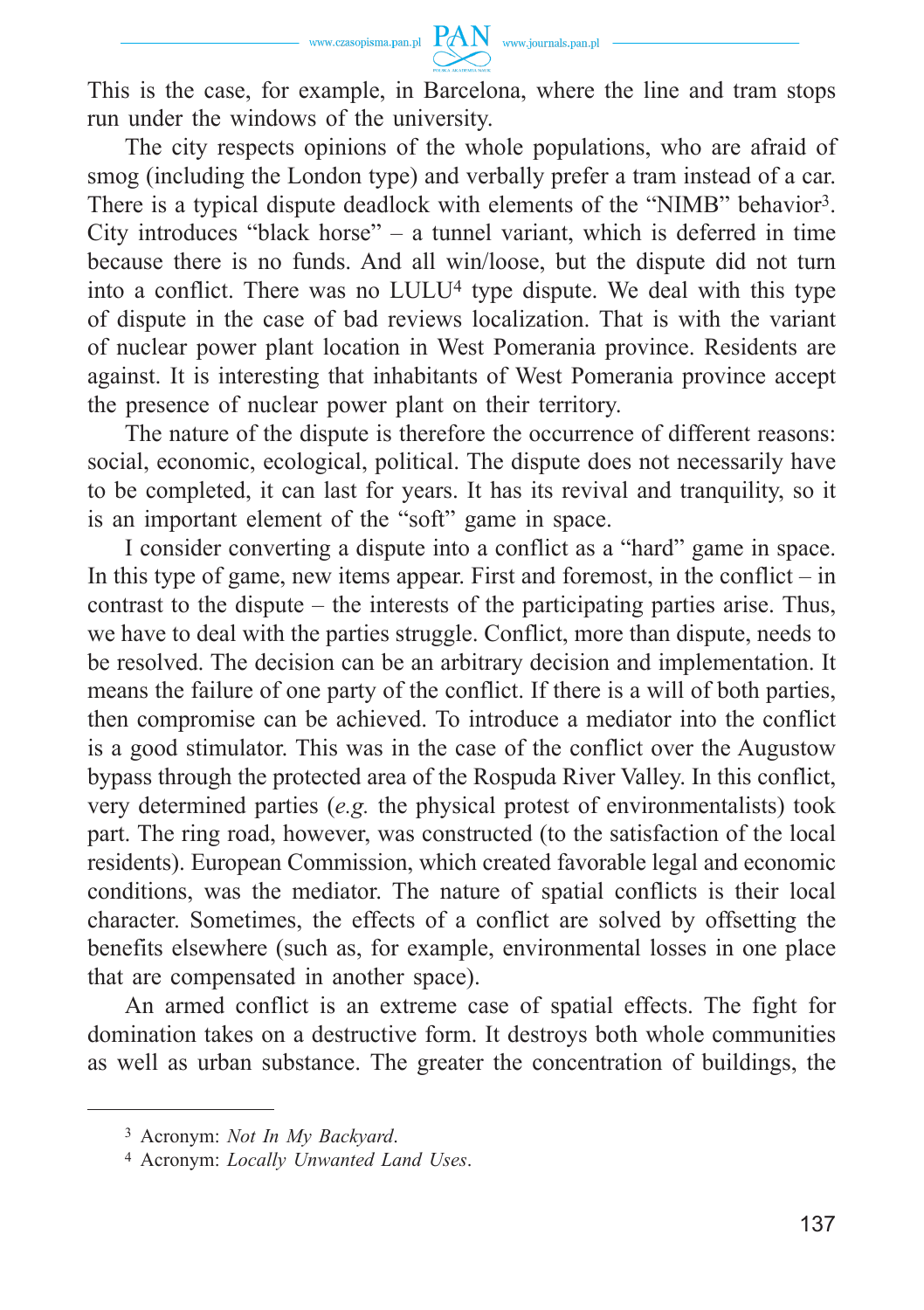

more terrible the effects are. This madness of domination hit Warsaw in the 20th century, and now we are seeing the same images in Syrian Aleppo. We are still asking ourselves: why and what for? Of course, the drama of people – especially children – is a precedent matter of course, but space is essential to them. Armed conflicts have the feature that they overflow like tsunami and look for new locations, generally not accidental. Thus Aleppo, like Warsaw, will need to be rebuilt.

Outstanding Polish city planner Professor M. Nowakowski, since 1962, for two years has been the main city planner of Aleppo. In his book, *The Long City Planning Novel* included a diagnosis, which is also relevant nowadays: *Location of the city at the intersection of two major transport routes has been the basis of its succession for centuries and the cause of its decline. One route runs from Damascus and Beirut to Ankara and Istanbul, the other is a road from the Mediterranean ports through the Euphrates valley to Baghdad and the Persian Gulf. Aleppo, without any natural conditions of defense, was repeatedly destroyed by invaders and by land shocks, but was constantly struggling to rebuild and develop* [Nowakowski 2009: 200]. The current Aleppo tragedy is a sequence of historical events – destructive conflicts and rebuilding forces. Is not this a tragic case of *genius loci*?

Of course Aleppo, which was designed by M. Nowakowski half a century ago, does not exist. Probably some foreign mission (maybe from Turkey) will come again and start to rebuild. There is a strong symbiosis of conflicts in space with the phenomenon of long lasting in space.

The dilemma in the title is not a mutually exclusive scheme. The presented variety of space shots, its rules and mechanisms is still alive. By exploring the space, we introduce various real and imaginary constructions into the game. Space requires broadening the thought horizons rather than the routine technocratic guide.

## **6. Space management or urban biology? Efficiency-oriented game**

Space management strives to organize the game of interests in the space of city, municipality, and region. It introduces the institutional order and the rules of their conduct under the legal order. In this view, we are talking about subjects operating in the space according to their legal powers or according to recognized market and social management principles. The city space management system defined by T. Markowski seems to be the most transparent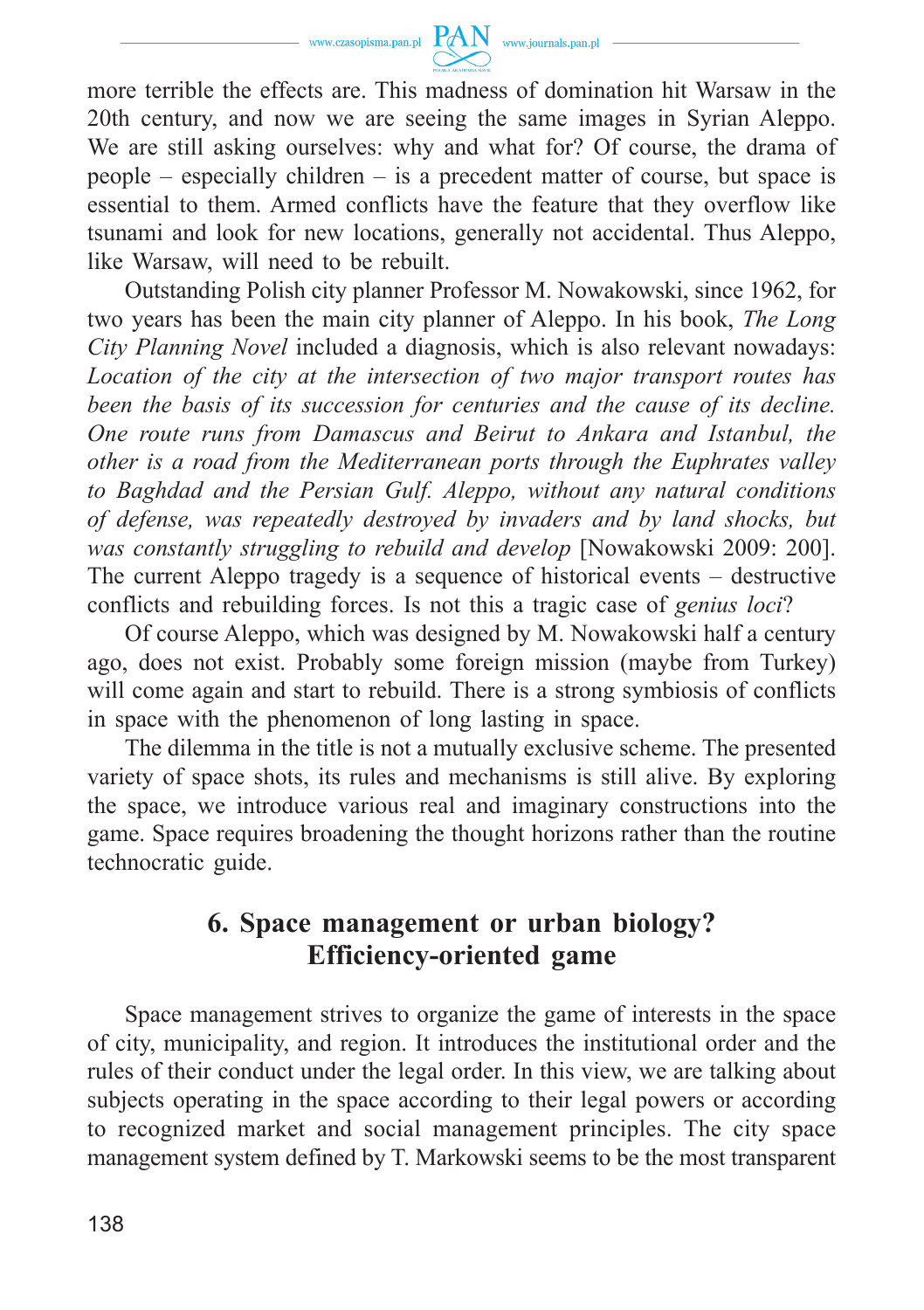

and relatively simple: *The space of the city, and the system of institutions and organizations that are part of the local county and municipality government system. Thus, the urban space management system is understood as a system of institutional links resulting from a common pursuit of achieving the goals of a sustained development5. An integral part of this system are internal goals of the institution that are largely implication of the national regulation and the system of socio-cultural values* [Markowski 2002: 19]. The essence of this definition is the purpose function referred both to the development and the purposes of the institution. This is an effective approach. It is close to the previously described game about space as the "casinos" rules. However, the essence of the difference is postulative protection of public interests.

The city as the subject of management is seen by Markowski as a triad. The first shot deals with an objective structure governed by the use of space. The second is the market approach related to legal aspects. There are markets as well as value and taxes, but also customers and investors, and at last supply and demand. Third is the social inclusion of space containing many non-quantifiable categories of a qualitative or even ethical nature [*ibidem*: 21]. The matrix of links within this triad of space management is very complex and generates many threads of associations and interactions. For cognitive reasons, this is a nice object of scientific research, while for the operational reasons of managing institutions – rather the subject of selective targeted operations resulting from the city strategy [2016: 217]. Mironowicz sees here the illusion of urbanism called "apollynical" as a currently practiced paradigm based on the pursuit of high urban system integrity and its balance, in which everything must match, be as perfect as a machine, and extremely effective. This approach closes the way to an open system with internal dynamics also produced by chaos6, and rejecting full integration. Thus, new fields of game about space open up, which are closer to Mironovich's importance and values of urban biology as opposed to the anachronistic, traditional planning of cities.

*The biology of a city allows an incomplete integration. Urban biology permits disturbances. It knows that they can develop new solutions. It accepts that processes are unpredictable, thus plans can bring surprising results. Urban biology sees the possibility of new solutions that have the freedom in* 

<sup>5</sup> *Sustained development* is according to T. Markowski, Polish equivalent of *sustainable development*, which is more suitable than commonly used substitutes: *balanced development* or *durable development*.

<sup>6</sup> This applies in particular to non-operational, spontaneous processes such as expansion of cities.